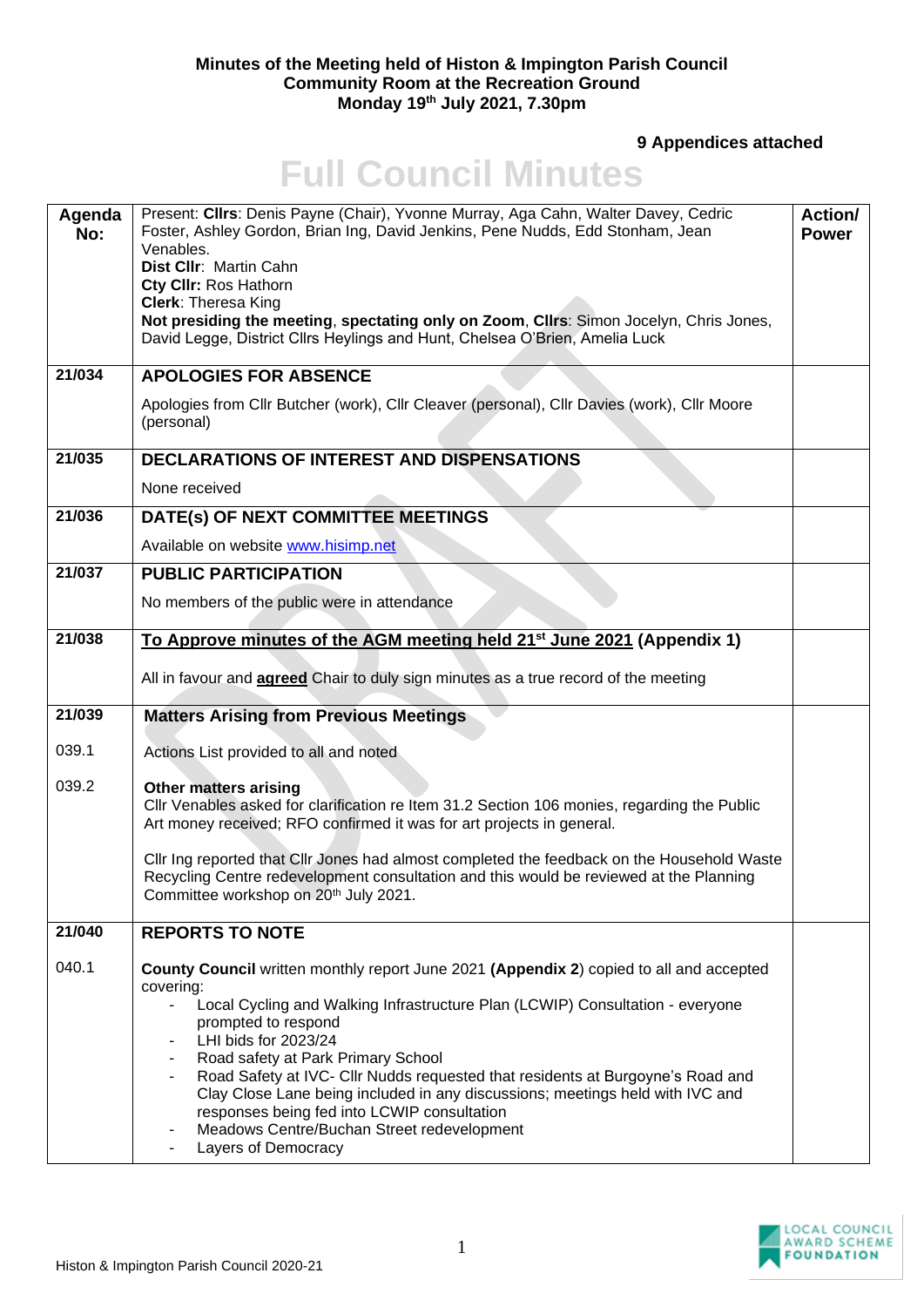|        | Active Travel Consultation now live, covering the area of Station Road from the<br>Baptist Church to Chequers Road - everyone prompted to respond                                                    |    |
|--------|------------------------------------------------------------------------------------------------------------------------------------------------------------------------------------------------------|----|
|        | Adult Care Needs Assessment process, being monitored                                                                                                                                                 |    |
|        | Cty Cllr Hathorn was thanked for her detailed report.                                                                                                                                                |    |
|        |                                                                                                                                                                                                      |    |
|        | District Councillor written monthly report June 2021(Appendix 3) received late, copied to all                                                                                                        |    |
| 040.2  | and accepted covering:                                                                                                                                                                               |    |
|        | Covid-19<br>$\overline{\phantom{0}}$                                                                                                                                                                 |    |
|        | Councils new Housing policy to create mixed communities and provide more                                                                                                                             |    |
|        | affordable homes - new policies covering the setting of Affordable Rents by<br>Registered Housing Providers, the location and mix of Affordable Homes in new                                         |    |
|        | developments and the councils' expectations of new homes that are built specifically                                                                                                                 |    |
|        | to be rented out (Build to Rent).                                                                                                                                                                    |    |
|        | South Cambridgeshire Hall car park closure                                                                                                                                                           |    |
|        | Council tax collection                                                                                                                                                                               |    |
|        | <b>Active Travel Schemes consultations</b>                                                                                                                                                           |    |
|        | <b>Extensive Community Consultation for Cambourne Business Park</b><br>$\qquad \qquad -$                                                                                                             |    |
|        | Recovery grant awarded to Impington Sports Centre<br>$\overline{\phantom{0}}$                                                                                                                        |    |
|        | New fund launched for growing businesses in South Cambridgeshire                                                                                                                                     |    |
|        | Free toolkit to keep caring for your community                                                                                                                                                       |    |
|        | Cllr Nudds asked for feedback on landscaping and drainage issues at Hunter's Close. Cllr                                                                                                             |    |
|        | Payne explained that this was now an issue for the management committee of the new                                                                                                                   |    |
|        | development as the conditions had been discharged by the developers. Councillors                                                                                                                     |    |
|        | expressed concern over the way drainage conditions were made and then inspected, and                                                                                                                 |    |
|        | asked CIIr Cahn to feedback concerns to the Planning Committee at SCDC. The issue is also<br>to be discussed at a Planning workshop on 20 <sup>th</sup> July 2021, after which more feedback will be |    |
|        | sent to SCDC.                                                                                                                                                                                        |    |
|        |                                                                                                                                                                                                      |    |
|        | Cllr Murray thanked Cllrs Venables and Moore for their work on the Village Flood Plan, link to                                                                                                       | YM |
|        | recorded talk to be circulated by Cllr Murray.                                                                                                                                                       |    |
|        |                                                                                                                                                                                                      |    |
|        |                                                                                                                                                                                                      |    |
| 040.3  | Clerk's Report (Appendix 4) provided to all and accepted                                                                                                                                             |    |
|        | Chairman's Report - (Appendix 5)                                                                                                                                                                     |    |
| 040.4  |                                                                                                                                                                                                      |    |
|        | Chairman's report provided to all and was noted. Two items required decision.                                                                                                                        |    |
|        |                                                                                                                                                                                                      |    |
|        | Infant School Playing Field: Proposed to take on a Tenancy at Will for the summer period,                                                                                                            |    |
|        | allowing us to share the site, with full responsibility sitting with the Parish Council for items<br>such as insurance, maintenance and security. Intention to work with the community to get        |    |
|        | best use of the area over this period, and information and ideas to support whether the area                                                                                                         |    |
|        | should be taken on a longer term lease, all information to be brought back to council before a                                                                                                       |    |
|        | lease is entered into.                                                                                                                                                                               |    |
|        |                                                                                                                                                                                                      |    |
|        | Proposed Cllr Payne, Seconded Cllr Ing. All agreed in favour to take on Tenancy at Will for<br>summer period.                                                                                        |    |
|        |                                                                                                                                                                                                      |    |
|        | Health & Wellbeing Forum: many groups in the village working in the Wellbeing sphere;                                                                                                                |    |
|        | suggested council initiate a Health and Wellbeing Forum to encourage and support an                                                                                                                  |    |
|        | interchange of ideas and information with the long term goal of meeting the challenge of                                                                                                             |    |
|        | keeping people self-sufficient, which will need councillors to volunteer to help. Cllr Ing                                                                                                           |    |
|        | indicated he would be pleased to be involved. Cllr Payne suggested quick wins could be<br>sought form asking groups that came together for input from their knowledge.                               |    |
|        |                                                                                                                                                                                                      |    |
|        | Cllr Payne proposed to initiate forum, Cllr Ing seconded, all in favour to proceed.                                                                                                                  |    |
| 21/041 | <b>Working Party / Task &amp; Finish Group reports</b>                                                                                                                                               |    |
|        |                                                                                                                                                                                                      |    |
|        | <b>Newsletter Editorial -</b> 16-page edition planned for September, two 'pull-out' pages                                                                                                            |    |
|        | requested from HI Hub and HI Friends                                                                                                                                                                 |    |

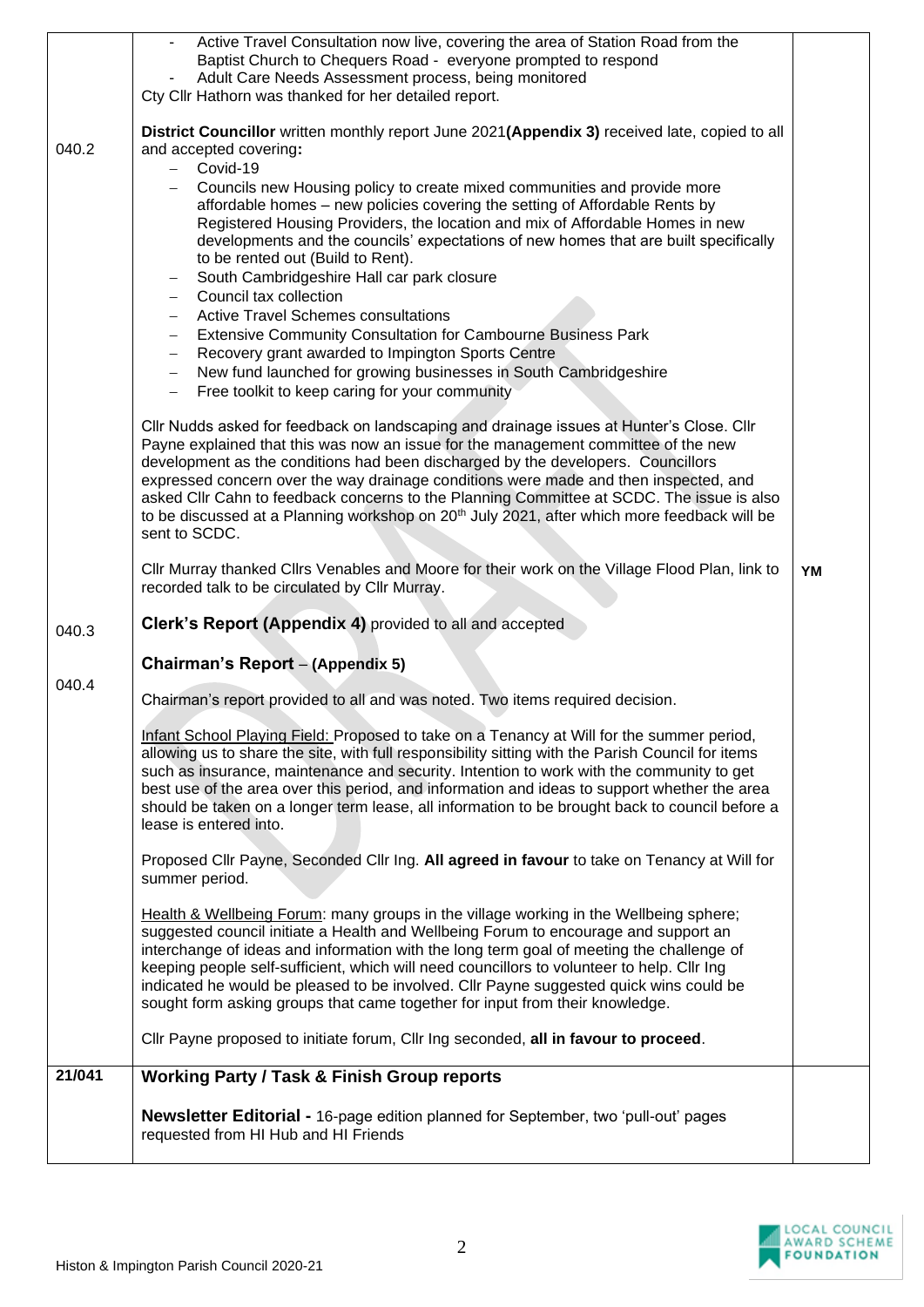| 21/042                  | <b>To Accept Committee Reports</b>                                                                                                                                                                                                                                                                                                                                                                                                                                                                                                                                                                                                                                                                                                                                                                                                                                                                                                                                                                                                                                                                                                                                                                                                                                                                                                                                                                                                                                                                           |                         |
|-------------------------|--------------------------------------------------------------------------------------------------------------------------------------------------------------------------------------------------------------------------------------------------------------------------------------------------------------------------------------------------------------------------------------------------------------------------------------------------------------------------------------------------------------------------------------------------------------------------------------------------------------------------------------------------------------------------------------------------------------------------------------------------------------------------------------------------------------------------------------------------------------------------------------------------------------------------------------------------------------------------------------------------------------------------------------------------------------------------------------------------------------------------------------------------------------------------------------------------------------------------------------------------------------------------------------------------------------------------------------------------------------------------------------------------------------------------------------------------------------------------------------------------------------|-------------------------|
| 042.1                   | Finance & Assets Committee - draft minutes 28th June noted.                                                                                                                                                                                                                                                                                                                                                                                                                                                                                                                                                                                                                                                                                                                                                                                                                                                                                                                                                                                                                                                                                                                                                                                                                                                                                                                                                                                                                                                  |                         |
| 21/043                  | TO RECEIVE FINANCE & ADMINISTRATION REPORT (Appendix 6)                                                                                                                                                                                                                                                                                                                                                                                                                                                                                                                                                                                                                                                                                                                                                                                                                                                                                                                                                                                                                                                                                                                                                                                                                                                                                                                                                                                                                                                      |                         |
| 043.1<br>043.2<br>043.3 | Delegated payment of accounts noted<br>Approve payment of outstanding accounts - Proposed Cllr Stonham, seconded Cllr<br>Jenkins, all in favour and agreed<br>Amounts paid in noted, noting missing committee for income received for Village green<br>which should read Environment.                                                                                                                                                                                                                                                                                                                                                                                                                                                                                                                                                                                                                                                                                                                                                                                                                                                                                                                                                                                                                                                                                                                                                                                                                        |                         |
| 043.4                   | <b>Accounts Package Recommendation (Appendix 7)</b><br>RFO presented paper on suggested purchase of new accounts package. Discussion<br>followed:<br>Cllr Venables asked if NALC made any recommendations, Cllr Payne explained they<br>$\overline{\phantom{0}}$<br>tended not to and that many of the Parishes in the country were relatively small and<br>did not need such software<br>Cllr Cahn suggested that the user's recommendation should be supported<br>Cllr Payne indicated that Scribe had over 1,000 users and Cllr Ing suggested this<br>$\overline{\phantom{0}}$<br>was an indicator of a good income base for company stability<br>Cllr Ing also noted that Scribe offered a wealth of support and training, all of which<br>$\qquad \qquad -$<br>was free of charge<br>CIIr Jenkins indicated it would be beneficial to move away from the current package.<br>$\qquad \qquad -$<br>RFO emphasised benefit of a multiple user system, and one which could be<br>$\overline{\phantom{0}}$<br>accessed from any location, allowing remote working and less reliance on hardware,<br>and also benefit of suggested packaging in allowing more streamlined working.<br>RFO also explained that Scribe was better investment in long term than Rialtas<br>because of value of support and training for free rather than restricted, and benefit of<br>multi- module system.<br>Cllr Murray highlighted significant numbers of positive reviews on Facebook Clerk<br>$\qquad \qquad -$<br>site. |                         |
|                         | Proposed Cllr Jenkins, seconded Cllr Payne, all in favour and agreed to follow RFO's<br>recommendation.                                                                                                                                                                                                                                                                                                                                                                                                                                                                                                                                                                                                                                                                                                                                                                                                                                                                                                                                                                                                                                                                                                                                                                                                                                                                                                                                                                                                      |                         |
| 043.5                   | Insurance Review options and recommendation in RFO Report.<br>Proposed Cllr Jenkins, seconded Cllr Ing, all in favour, to delegate to RFO, Clerk and Chair<br>to review cover and select best quote.                                                                                                                                                                                                                                                                                                                                                                                                                                                                                                                                                                                                                                                                                                                                                                                                                                                                                                                                                                                                                                                                                                                                                                                                                                                                                                         | RFO/<br>Clerk/<br>Chair |
| 21/044                  | <b>OTHER MATTERS</b>                                                                                                                                                                                                                                                                                                                                                                                                                                                                                                                                                                                                                                                                                                                                                                                                                                                                                                                                                                                                                                                                                                                                                                                                                                                                                                                                                                                                                                                                                         |                         |
| 044.1                   | Vision, Mission & Restructure paper (Appendix 8)                                                                                                                                                                                                                                                                                                                                                                                                                                                                                                                                                                                                                                                                                                                                                                                                                                                                                                                                                                                                                                                                                                                                                                                                                                                                                                                                                                                                                                                             |                         |
|                         | Cllr Murray talked through the proposals outlined in the paper, covering the following:<br>Suggesting a strategic review of the current Committee structure, what it should look<br>like going forward;<br>Enable new councillors to find It easy to work with and understand;<br>Review will include review of Terms of References for Committees;<br>$\overline{\phantom{m}}$<br>Review to be complete in order for any new structure to take affect from October<br>onwards;<br>Allow Environment, Highways and Recreation Committees to be the focus of the<br>review as the largest spending committees;<br>Awhile review is being undertaken, staff to concentrate on closing open projects;<br>$\qquad \qquad -$<br>Review to consider what committees are required, e.g. a Culture group, look at how<br>$\overline{\phantom{m}}$<br>committees can be repurposed and repositioned;<br>Everyone involved, all voices heard, with a facilitator.                                                                                                                                                                                                                                                                                                                                                                                                                                                                                                                                                      |                         |
|                         | Discussion followed, including:<br>Question on whether this will create more bureaucracy;<br>Whether this has been tried before but nothing came of it;<br>Seen as a one off action, a refresh, helpful for new councillors;<br>$\overline{\phantom{m}}$                                                                                                                                                                                                                                                                                                                                                                                                                                                                                                                                                                                                                                                                                                                                                                                                                                                                                                                                                                                                                                                                                                                                                                                                                                                     |                         |

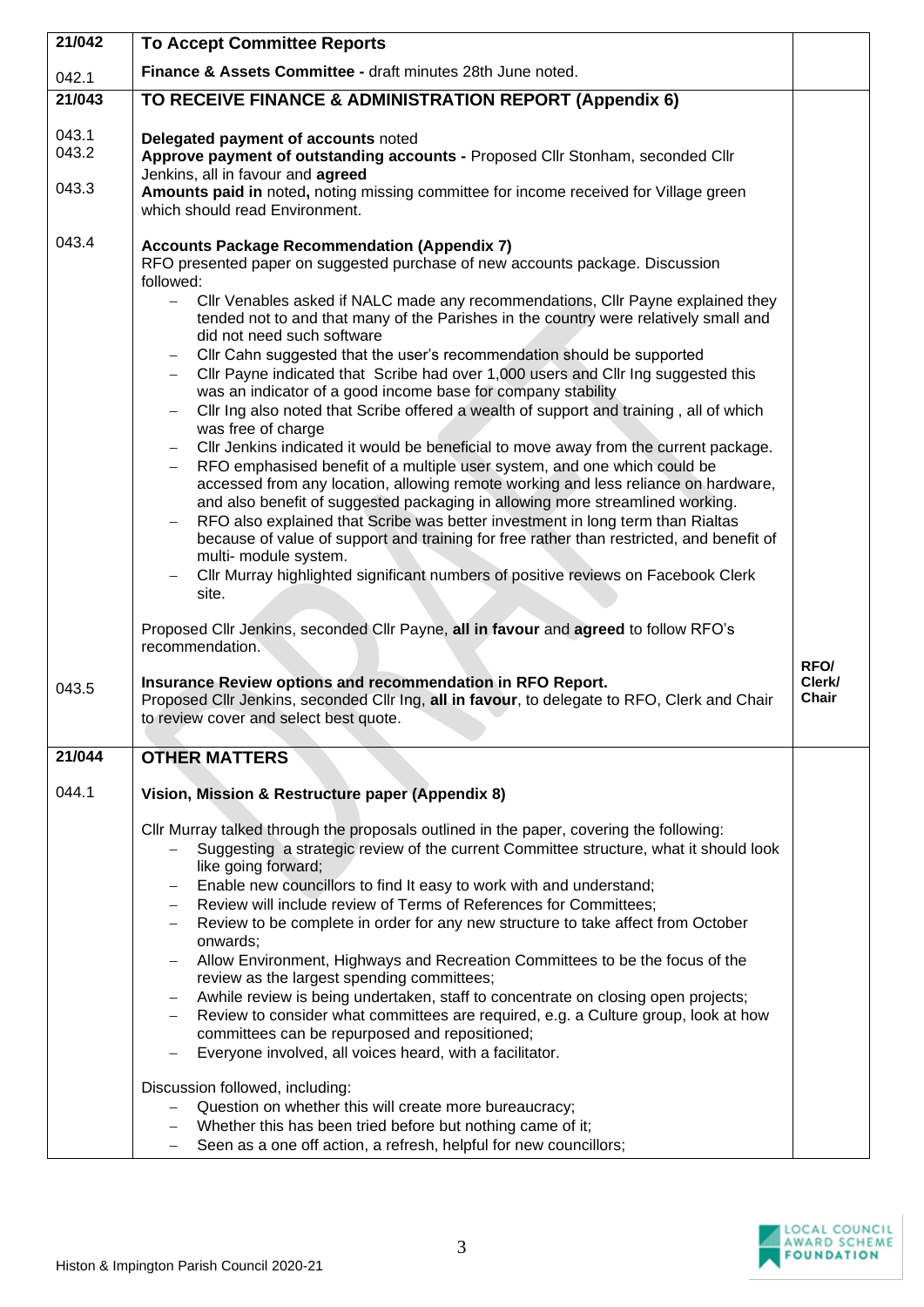|       | Draft needed by end of August in order to action and have working in October;<br>Make it clear what is required of a councillor, useful to get more people to volunteer;<br>Staffs need to feed into review as they understand the day to day workings of the<br>council.<br>Cllr Murray offered to facilitate review. All voted in favour to proceed.                                                                                                                                                                                                                                                                                                                                                                                                                                                                                                                                                                                                                                                                                                                 |                          |
|-------|------------------------------------------------------------------------------------------------------------------------------------------------------------------------------------------------------------------------------------------------------------------------------------------------------------------------------------------------------------------------------------------------------------------------------------------------------------------------------------------------------------------------------------------------------------------------------------------------------------------------------------------------------------------------------------------------------------------------------------------------------------------------------------------------------------------------------------------------------------------------------------------------------------------------------------------------------------------------------------------------------------------------------------------------------------------------|--------------------------|
| 044.2 | <b>Capital Bid Requests (Appendix 9)</b>                                                                                                                                                                                                                                                                                                                                                                                                                                                                                                                                                                                                                                                                                                                                                                                                                                                                                                                                                                                                                               | All                      |
|       | 1. Community Training Road Closures<br>Paper outlines a training course for residents to be trained to be able to close roads, using<br>volunteers from interested local groups such as the Royal British Legion. Cllr Stonham<br>expressed usefulness of this for events such as the Feast and HI Friends events, and the<br>possibility of engaging with local businesses in its use. Cllr Nudds suggested other<br>opportunities at events such as Christmas or the Flaming June Half Marathon, but expressed<br>concerns regarding retention of the trained volunteers, and asking how many were needed to<br>effectively work on an event. Cllr Nudds also suggested that there were other traffic<br>management companies to compare with regard to pricing, and Cllr Murray would research<br>these. Cllr Jenkins suggested more information on comparative costings and cost of refresher<br>training be provided and CIIr Cahn asked if there was a possibility of a "train the trainer"<br>option so that the team could easily train new members as needed. |                          |
|       | Cllr Murray to investigate costs and options further and being to next agenda.                                                                                                                                                                                                                                                                                                                                                                                                                                                                                                                                                                                                                                                                                                                                                                                                                                                                                                                                                                                         | <b>YM/Next</b><br>Agenda |
|       | <b>Increased Awareness in HI Green Spaces</b><br>Cllr Murray proposes that local groups and businesses be made more aware of the green<br>spaces owned or leased by the council and the possible use of these areas, noting that<br>liability insurance and risk assessments are held by the Parish Council. Increases in<br>maintenance costs would need to be considered if use if extended.<br>Cllr Murray requested all council members to highlight any difficulties with the plan and feed                                                                                                                                                                                                                                                                                                                                                                                                                                                                                                                                                                       |                          |
|       | back to her. Once all agreed, and a process for booking developed, publicise on various<br>communication channels. All voted in favour, details and process to be defined.                                                                                                                                                                                                                                                                                                                                                                                                                                                                                                                                                                                                                                                                                                                                                                                                                                                                                             | YM                       |
| 044.3 | Public Bodies (Admission to Meetings) Act 1960 Exclusion of the Press and Public - to<br>resolve that in accordance with Section 1(2) of the Public Bodies (Admission to Meetings) Act<br>1960 and by reason of the confidential nature of the remainder of the business, the Press and<br>the Public be excluded from the Meeting. Following discussion, all agreed item not be held in<br>closed session                                                                                                                                                                                                                                                                                                                                                                                                                                                                                                                                                                                                                                                             |                          |
| 044.4 | Land at School Hill, Histon - update on lease and negotiations<br>CIIr Jenkins provided an overview of the current status of the item. The Parish Council is in<br>the process of agreeing Heads of Terms with Camel and Stir, and once this has been<br>completed it will be used to create the lease. The circulated Heads of Terms was provided by<br>Stir as an example, no discussion on these have currently been had by Council or council's<br>own version created. Feedback has also been received from solicitors on a draft lease, also<br>provided by Stir.                                                                                                                                                                                                                                                                                                                                                                                                                                                                                                |                          |
|       | Councillor's requests for additions to Heads of Terns included:<br>Maintenance of the whole of the Manorial Waste area, not just that leased, including<br>litter removal;<br>Care and maintenance of the trees on site and access to them should Parish Council<br>require it;<br>Clear definition of who the lease is with;<br>$\overline{\phantom{m}}$<br>Break clauses for Parish Council;<br>$\qquad \qquad -$<br>Lease to only cover part of the Manorial Waste area;<br>$\overline{\phantom{m}}$<br>Insurance cover for leased part and remainder.<br>$\overline{\phantom{m}}$                                                                                                                                                                                                                                                                                                                                                                                                                                                                                  |                          |
|       | Alongside the agreement on the Heads of Terms are the issues raised by the Environment<br>Committee with regard to reparation of the site following the development of the units, and a<br>commitment from Camel on completing their planning permission conditions. This will involve                                                                                                                                                                                                                                                                                                                                                                                                                                                                                                                                                                                                                                                                                                                                                                                 |                          |